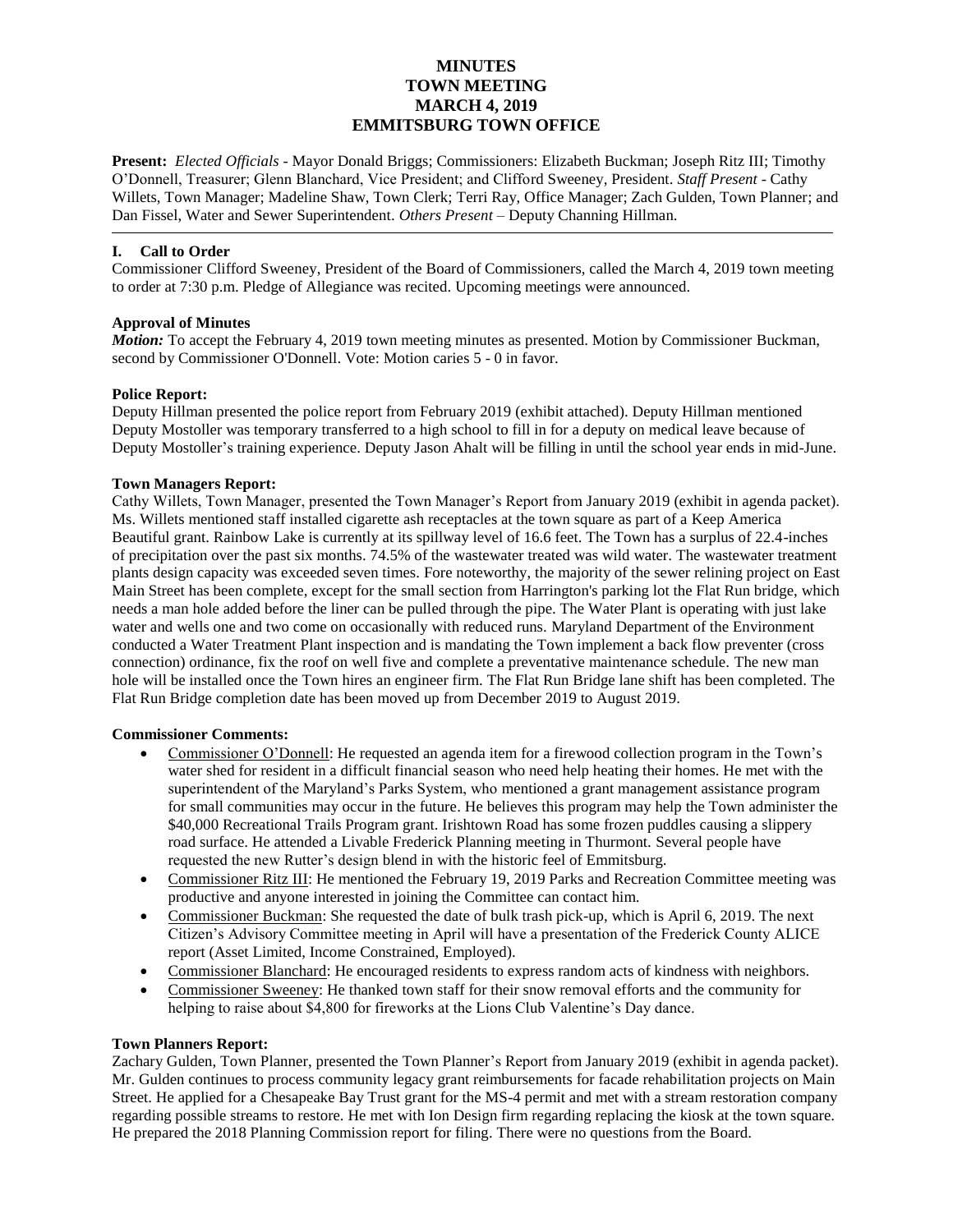Mayor Briggs attended numerous meetings in February 2019 (meetings listed in agenda packet). Mayor Briggs thanked staff for their snow removal efforts. He attended a public Mount St. Mary's University urgent care facility meeting. He met with County Executive Gardner and other Mayor's regarding the State mandated School Resource Officers in all schools. He attended a climate change course in Hagerstown. He hopes to have staff attend the class in the future to learn about mitigation and reducing waste. He met with the Mike Kay, State Forester, regarding trees in the Town's watershed. He was also a guest at Mother Seton School for Reading Across America Week.

# **Public Comments:**

*Ed Hind, 601 Magnolia Avenue, Frederick, Maryland -* He explained his organization, Student Homelessness Initiative Partnership (SHIP), is holding the third annual Maryland Endurance Challenge on May 18 at Mount Saint Mary's. The event is a national 12-hour biking championship race. *Duncan Glenday, 9672 Fleetwood Court, Frederick, Maryland* - He is also with SHIP. The organization would like to partner with the Town to expand the 2020 event, which they hope to get tourism grant money for. *Bryant Hoffman, 17417 North Seton Avenue,* - He requested Stavros be able to use their "open" feather flag, which was removed due to a Code violation. *Donald Sonn, 8 Robindale Drive* – He likes the resident and business input the Town has been collecting regarding the new sign ordinance but requested resident workshops occur in the evenings instead of during the day. The workshop information will go out in the spring 2019 water bills. *Diane Walbrecker, 535 West Main Street* - Ms. Walbrecker requested the town add reflective tape to the steps at the northwest quadrant of the town square to increase visibility. She also mentioned a few street lights on West Main Street are out. *Susie Glass, 239 North Seton Avenue* - Ms. Glass explained she feels the sign ordinance should not be reviewed by the Board until after the workshop meetings with residents and businesses. Ms. Willets explained procedurally the Board of Commissioners must be informed on public outreach efforts. In addition, the Board must review the proposed ordinance before determining if the item should go before the Planning Commission, then the Planning Commission will make a recommendation and send the ordinance back to the Board for final approval. *Ed Stanfield, 6591 Colebrook Lane, Middletown, Maryland* - Mr. Stanfield is with the Emmitsburg Antique Mall. He explained many people see the billboards on Route 15 but cannot find the antique mall because there are no off-site directional signs. He would like to add off-site signage in the future and looks forward to a uniform sign code with clear requirements. *Phyllis Kelly, 22 Centennial Street, Fairfield, Pennsylvania –* Ms. Kelly explained the Emmitsburg Food Bank and Pregnancy Center are looking for a new rental location because their current building has a leaking roof, mold and other problems. Heating is expensive too. Ms. Kelly should contact the town planner for assistance. Commissioner O'Donnell suggested the use of Community Legacy funding. *Mark Long, 800 Frailey Road* - Mr. Long serves on the Executive Committee of the Frederick County Affordable Housing commission. He is willing to give a presentation to the Board if desired. He also supports the proposed botanical garden.

# **Administrative Business:**

**I. Introduction of Frederick County Councilman Michael Blue:** Mr. Blue is absent due to illness.

**Consent Agenda:** None.

# **Treasurer's Report:**

Commissioner O'Donnell presented the Treasurer's Report for February 2019 (exhibit in agenda packet). The operating balance forward is \$5,648,106. The top 10 check amounts are listed. Solar field number two did not produce energy because the transformer is down; it will be fixed in mid-March.

# **Planning Commission Report:**

None.

# **II. Agenda Items**

Agenda #1 - Adoption of an Amendment to Create a Cross Connection Control Program for Discussion and Consideration: Ms. Willets explained this ordinance is a Maryland Department of the Environment (MDE) mandate, which was issued after the recent inspection of the Water Treatment Plant. Mr. Gulden highlighted main points from ordinance 19-04. Backflow preventers will be required for new residential properties, commercial properties and existing residential properties during their next home renovation. The backflow preventers cost about \$60. Dan Fissel, Water Sewer Superintendent, explained a certified plumber would need to install the device, but the cost should be relatively minor. Only businesses with a cross contamination probability need to get an inspection every two years. If passed, businesses will have 90 days to implement the new requirement. The Daughters of Charity are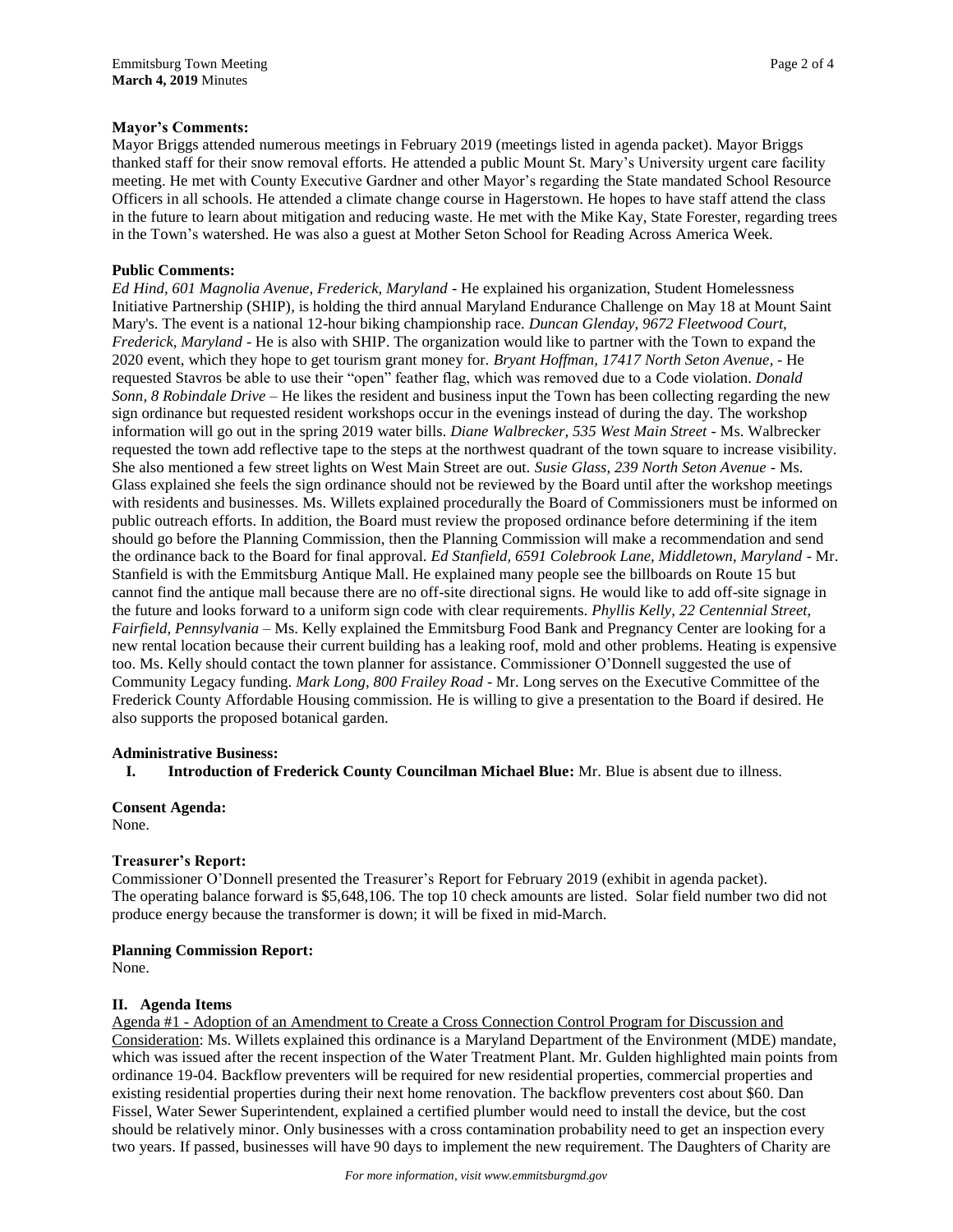in favor of the ordinance and would need to install some preventers too. Commissioner O'Donnell suggested adding language requiring the backflow preventer be installed when residential properties are sold/purchased. Town staff would be able to determine when a home renovation occurs via a zoning permit. The original federal regulation was issued through the Safe Water Act in 1974 and MDE was surprised the town didn't have an ordinance. *Donald Sonn, 8 Robindale Drive* – He asked what is classified as a significant residential renovation. Mr. Fissel explained any time plumbing work is done on an existing residential property is when a backflow preventer should be installed because it will only take 10-minutes and protects the public water system. Certified plumbers will know approved devices or they can call the town office. *Ed Stanfield, 6591 Colebrook Lane, Middletown, Maryland* - He stated he has a dry sprinkler system in the Emmitsburg Antique Mall. *Susie Glass, 239 North Seton Avenue* - She explained she doesn't understand the ordinance and she requested the Board not pass the ordinance yet. Ms. Willets explained the ordinance came directly from MDE and will need to be passed in the future or the Town will get fined. The Board requested language regarding what residential home renovations require backflow preventer installation. According to Mr. Gulden, only about 12-15 businesses would be required to install one. Commissioner Ritz III, Buckman and Blanchard requested the item get tabled. Town staff can add a tab on the town website regarding the backflow preventer requirements in the future.

- *Motion***:** To table the ordinance. Motion by Commissioner O'Donnell, second by Commissioner Ritz III. No vote. *Motion Amended***:** To table the ordinance until Monday April 1, 2019 and bring back for consideration. Motion by Commissioner O'Donnell, second by Commissioner Ritz III. Vote: Motion caries 5 - 0 in favor.
- Agenda #2 Adoption of the Cross Connection Control Program Fees Policy for Discussion and Consideration: *Motion***:** To bring back the fee policy in regards to the backflow preventer ordinance on April 1. Motion by Commissioner Buckman, second by Commissioner Ritz III. Vote: Motion caries 5 - 0 in favor.

Agenda #3 - Staff Presentation on the Proposed Sign Code Amendments Section 17.38.060 to Section 17.38.080 for Discussion: Copies of the current Code and proposed sign ordinance were distributed to the public. Ms. Willets explained the sign ordinance is recommended by town staff and the Maryland Municipal League (MML) to ensure there is no discrimination, to keep up with technological changes and to keep up with the changing law and Supreme Court rulings (e.g. Reed vs. Town of Gilbert). The proposed ordinance is based off the American Planning Association ordinance, which MML highly recommended. Ms. Willets explained town staff is open to changes from the Board and the proposed ordinance is based on MML workshops town staff attended. Commissioner Ritz III asked if anything in the town code infringes on freedom of speech. Ms. Willets does not believe so, but the ordinance needs to be updated to include new technology. John Clapp, Town Attorney, takes the stance that if something is not in the Town code, then it is allowed. The next informative presentation will occur on June 3, 2019. Anyone is welcome to make a Code violation appeal to the Board of Appeals. The new ordinance allows three more types of illuminated signs then the current code. Mr. Gulden gave a presentation regarding on-premise illuminated signs and off-premise illuminated signs and explained what illuminated signs would be allowed and prohibited under the proposed ordinance. Commissioner Sweeney mentioned Community Legacy funds could be available for new business signs. Mr. Gulden encouraged businesses to contact him with any questions. There are community outreach meetings regarding the proposed ordinance on the following dates: April 8 (Village Zone), April 15 (Inst), April 22 (R-1, R-2, R-3) and April 29 (B-1, B-2, IP and ORI). The grandfathering code is under 17.38.200. Any existing nonconforming legal signs that have a permit will be grandfathered into the new ordinance. Town staff is planning to document all signage in town for compliance and institutional knowledge so there will be no discrepancies regarding enforcement once the ordinance is passed. There was no public comment.

Agenda #4 - Community Park Botanical Garden for Discussion: Wayne Slaughter and Sandra Adams, 66 Robindale Drive, introduced themselves and requested the Board consider adding a native plant garden to Community Park along the walking trail. They explained native plants are beneficial for the environment and plantings provide volunteer opportunities for local students. The plants would be purchased through Blue Water Baltimore using donation money. Commissioner Buckman suggested the Senior Center for volunteers and asked how vandalism will be prevented. Commissioner O'Donnell believes the garden will be vandalized but having a large public draw will help deter frequency. The planting would be in late April or May 2019 or in the fall. Ms. Willets will work on an agreement and send a draft to Mr. Slaughter and Ms. Adams. The agreement would need to be approved by the Board. Commissioner Blanchard suggested volunteers through the Master Naturalist Program. Mr. Slaughter and Ms. Adams are willing to do the work, but any help would be greatly appreciated. The agreement will come back to the Board in April 2019 for discussion and consideration.